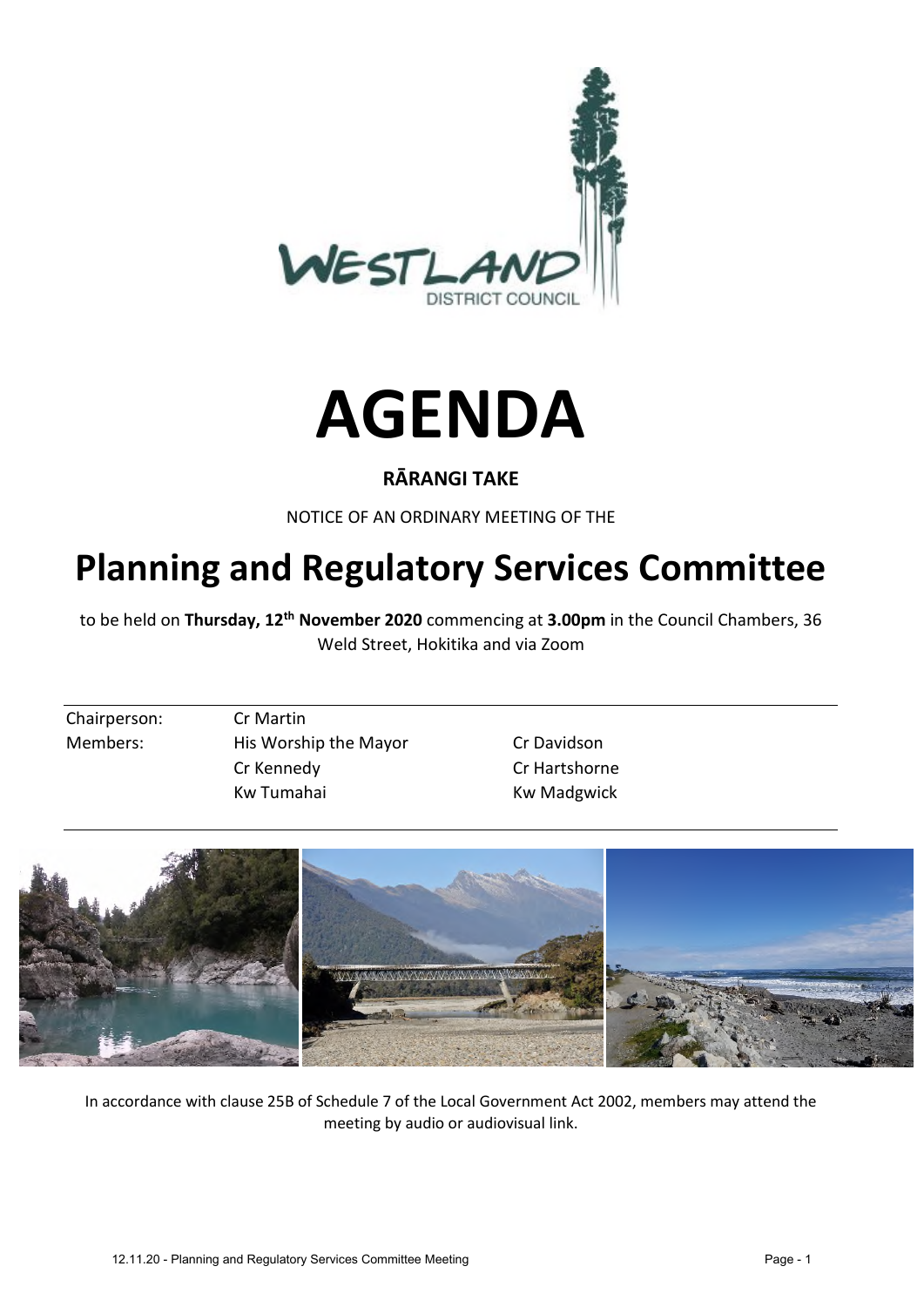## **Council Vision:**

*We work with the people of Westland to grow and protect our communities, our economy and our unique natural environment.* 

## **Purpose:**

The Council is required to give effect to the purpose of local government as prescribed by section 10 of the Local Government Act 2002. That purpose is:

- (a) To enable democratic local decision-making and action by, and on behalf of, communities; and
- (b) To promote the social, economic, environmental, and cultural well-being of communities in the present and for the future.

## **1. NGĀ WHAKAPAAHA APOLOGIES**

## **2. WHAKAPUAKITANGA WHAIPĀNGA DECLARATIONS OF INTEREST**

Members need to stand aside from decision-making when a conflict arises between their role as a Member of the Council and any private or other external interest they might have. This note is provided as a reminder to Members to review the matters on the agenda, and assess and identify where they may have a pecuniary or other conflict of interest, or where there may be a perception of a conflict of interest.

If a member feels they do have a conflict of interest, they should publicly declare that at the start of the meeting or of the relevant item of business and refrain from participating in the discussion or voting on that item. If a member thinks they may have a conflict of interest, they can seek advice from the Chief Executive or the Group Manager: Corporate Services (preferably before the meeting). It is noted that while members can seek advice the final decision as to whether a conflict exists rests with the member.

## **3. NGĀ TAKE WHAWHATI TATA KĀORE I TE RĀRANGI TAKE URGENT ITEMS NOT ON THE AGENDA**

Section 46A of the Local Government Official Information and Meetings Act 1987 states:

(7) An item that is not on the agenda for a meeting may be dealt with at the meeting if  $-$ (a) the local authority by resolution so decides, and

(b) the presiding member explains at the meeting at a time when it is open to the public, -

(i) the reason why the item is not on the agenda; and

(ii) the reason why the discussion of the item cannot be delayed until a subsequent meeting.

(7A) Where an item is not on the agenda for a meeting, -

(a) that item may be discussed at the meeting if –

(i) that item is a minor matter relating to the general business of the local authority; and

(ii) the presiding member explains at the beginning of the meeting, at a time when it is open to the public, that the item will be discussed at the meeting; but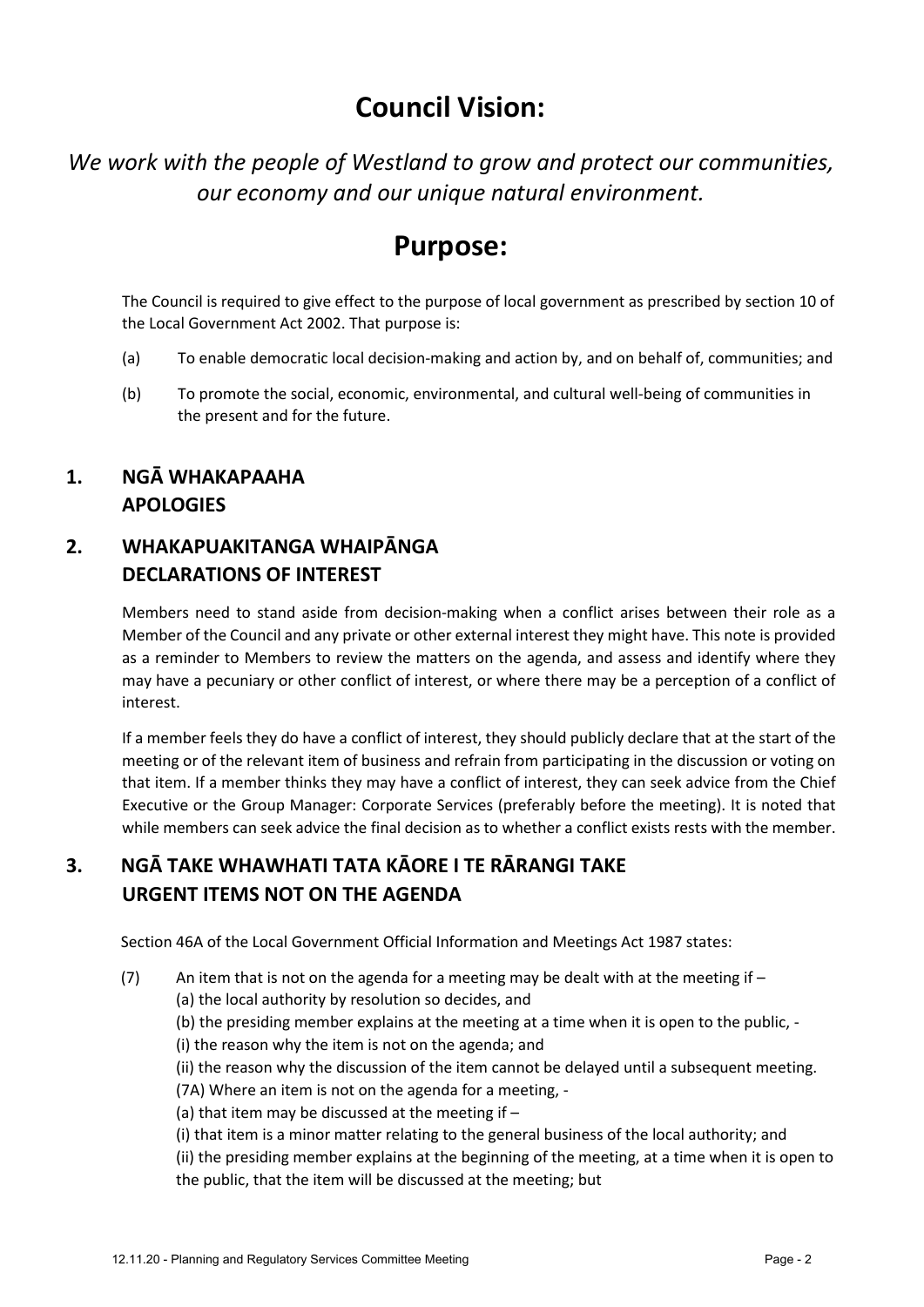(b) No resolution, decision, or recommendation may be made in respect of that item except to refer that item to a subsequent meeting of the local authority for further discussion.

### **4. NGĀ MENETI O TE HUI KAUNIHERA MINUTES OF MEETINGS**

Minutes circulated separately via Microsoft teams.

#### **Planning and Regulatory Services Committee Meeting Minutes – 12 March 2020**

**5. ACTION LIST** (Page 5)

### **6. NGĀ TĀPAETANGA PRESENTATIONS**

NIL

## **7. PŪRONGO KAIMAHI STAFF REPORTS**

#### **Planning: Current Work Programs – Verbal Update**

- Town Centre Plan
- Racecourse/Cass Square
- Te Tai o Poutini Plan technical advisory team
- Consent applications received and consents granted
- Other Business

Fiona Scadden, Planning and Customer Services Manager

## **8. KA MATATAPU TE WHAKATAUNGA I TE TŪMATANUI RESOLUTION TO GO INTO PUBLIC EXCLUDED**

(to consider and adopt confidential items)

Resolutions to exclude the public: Section 48, Local Government Official Information and Meetings Act 1987.

The general subject of the matters to be considered while the public are excluded, the reason for passing this resolution in relation to each matter and the specific grounds under Section 48(1) of the Local Government Official Information and Meetings Act 1987 for the passing of the resolution are as follows:

| <b>Item</b><br>No. | <b>General subject of</b><br>each matter to be<br>considered | <b>Reason for passing</b><br>this resolution in<br>relation to each<br>matter | Ground(s) under Section 48(1) for the<br>passing of this resolution                                                                                                                                                      |
|--------------------|--------------------------------------------------------------|-------------------------------------------------------------------------------|--------------------------------------------------------------------------------------------------------------------------------------------------------------------------------------------------------------------------|
| $\mathbf{1}$       | Confidential Minutes -<br>12 March 2020                      | Good<br>to<br>reason<br>withhold exist under<br>Section 7                     | That the public conduct of the relevant<br>part of the proceedings of the meeting<br>would be likely to result in the disclosure<br>of information for which good reason or<br>withholding exists.<br>Section $48(1)(a)$ |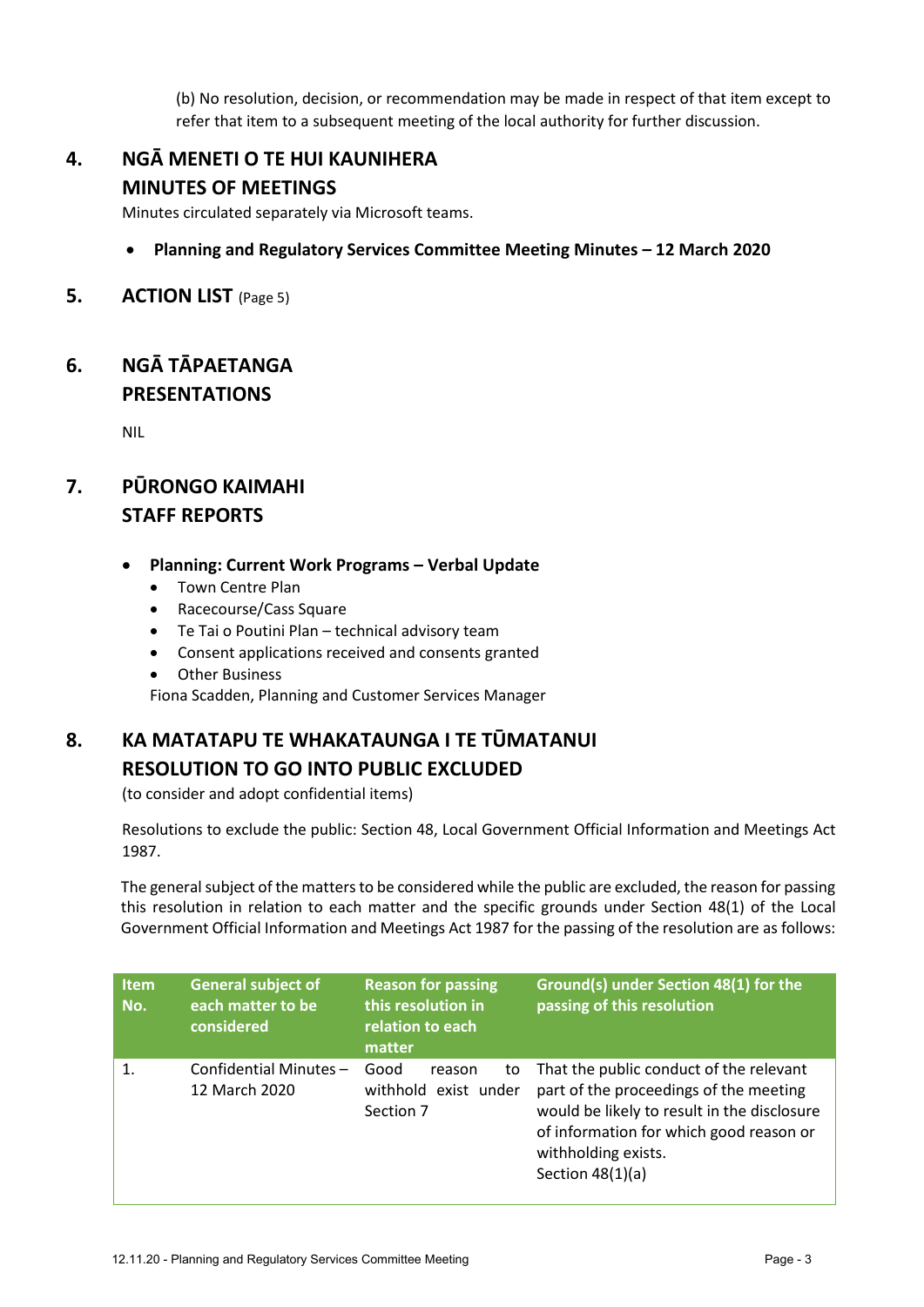This resolution is made in reliance on sections 48(1)(a) and (d) of the Local Government Official Information and Meetings Act 1987 and the particular interests or interests protected by section 7 of that Act, which would be prejudiced by the holding of the relevant part of the proceedings of the meeting in public are as follows:

| Item<br>No. | <b>Interest</b>                                                                             |
|-------------|---------------------------------------------------------------------------------------------|
| 1, 2        | Protect information where the making available of the information:                          |
|             | would disclose a trade secret; and<br>(i)                                                   |
|             | would be likely unreasonably to prejudice the commercial position of the person who<br>(ii) |
|             | supplied or who is the subject of the information (Schedule 7(2)(b)).                       |
| 1, 2        | Enable any local authority holding the information to carry on, without prejudice or        |
|             | disadvantage, negotiations (including commercial and industrial negotiations) (Schedule     |
|             | $7(2)(i)$ ).                                                                                |
|             | Maintain legal professional privilege (Section 7(2)(g)).                                    |

#### **NEXT PLANNING AND REGULATORY SERVICES COMMITTEE MEETING TO BE CONFIRMED COUNCIL CHAMBERS, 36 WELD STREET, HOKITIKA AND VIA ZOOM**